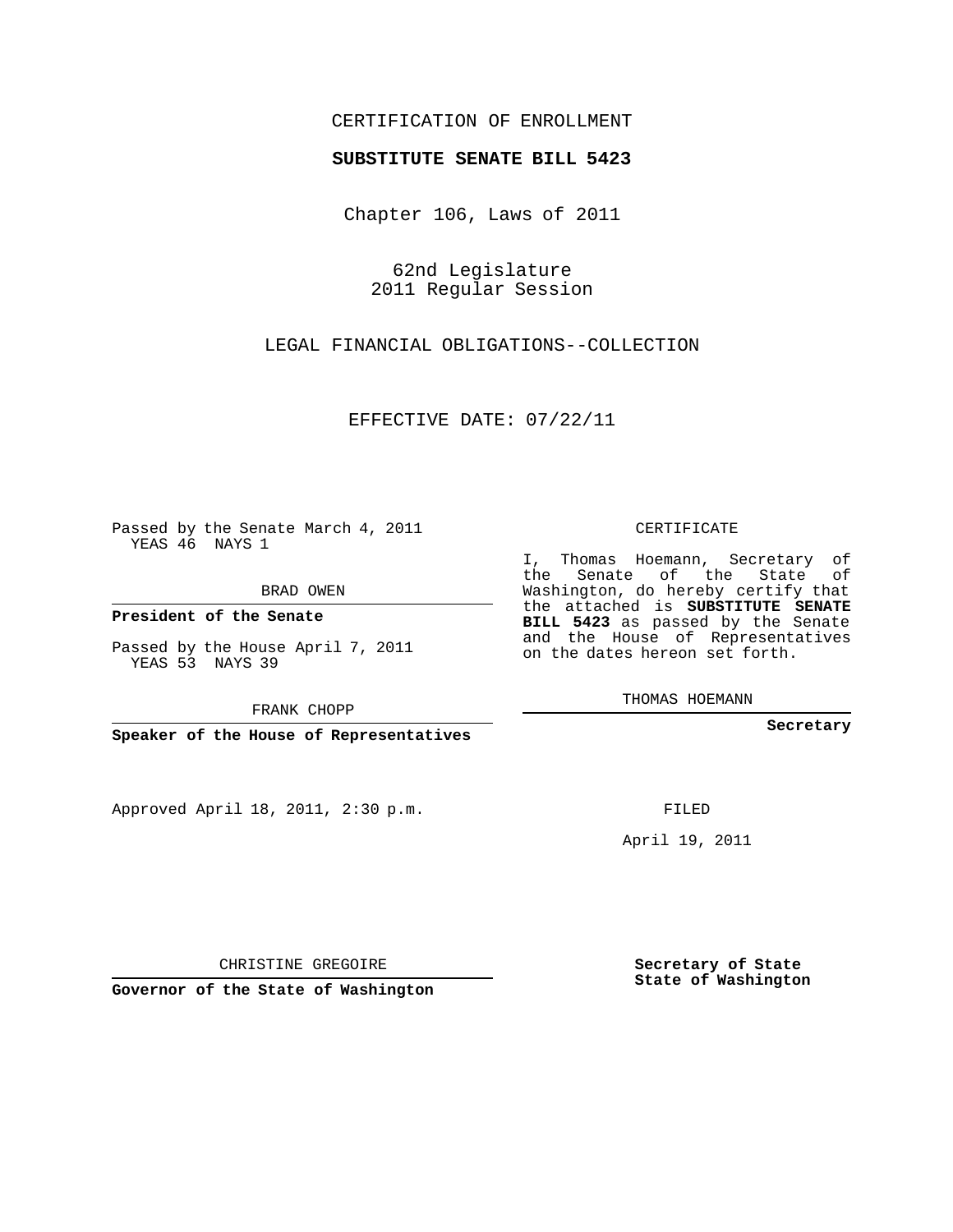## **SUBSTITUTE SENATE BILL 5423** \_\_\_\_\_\_\_\_\_\_\_\_\_\_\_\_\_\_\_\_\_\_\_\_\_\_\_\_\_\_\_\_\_\_\_\_\_\_\_\_\_\_\_\_\_

\_\_\_\_\_\_\_\_\_\_\_\_\_\_\_\_\_\_\_\_\_\_\_\_\_\_\_\_\_\_\_\_\_\_\_\_\_\_\_\_\_\_\_\_\_

Passed Legislature - 2011 Regular Session

## **State of Washington 62nd Legislature 2011 Regular Session**

**By** Senate Human Services & Corrections (originally sponsored by Senators Regala, Hargrove, Chase, and Kline)

READ FIRST TIME 02/21/11.

 AN ACT Relating to legal financial obligations; amending RCW 10.82.090, 9.94A.760, 4.56.190, 9.94A.7606, 9.94A.7607, 9.94A.7608, and 9.94A.7609; and creating a new section.

BE IT ENACTED BY THE LEGISLATURE OF THE STATE OF WASHINGTON:

 NEW SECTION. **Sec. 1.** (1) The legislature finds that it is in the interest of the public to promote the reintegration into society of individuals convicted of crimes. Research indicates that legal financial obligations may constitute a significant barrier to successful reintegration. The legislature further recognizes that the accrual of interest on nonrestitution debt during the term of incarceration results in many individuals leaving prison with insurmountable debt. These circumstances make it less likely that restitution will be paid in full and more likely that former offenders and their families will remain in poverty. In order to foster reintegration, this act creates a mechanism for courts to eliminate interest accrued on nonrestitution debt during incarceration and improves incentives for payment of legal financial obligations.

 (2) At the same time, the legislature believes that payment of legal financial obligations is an important part of taking personal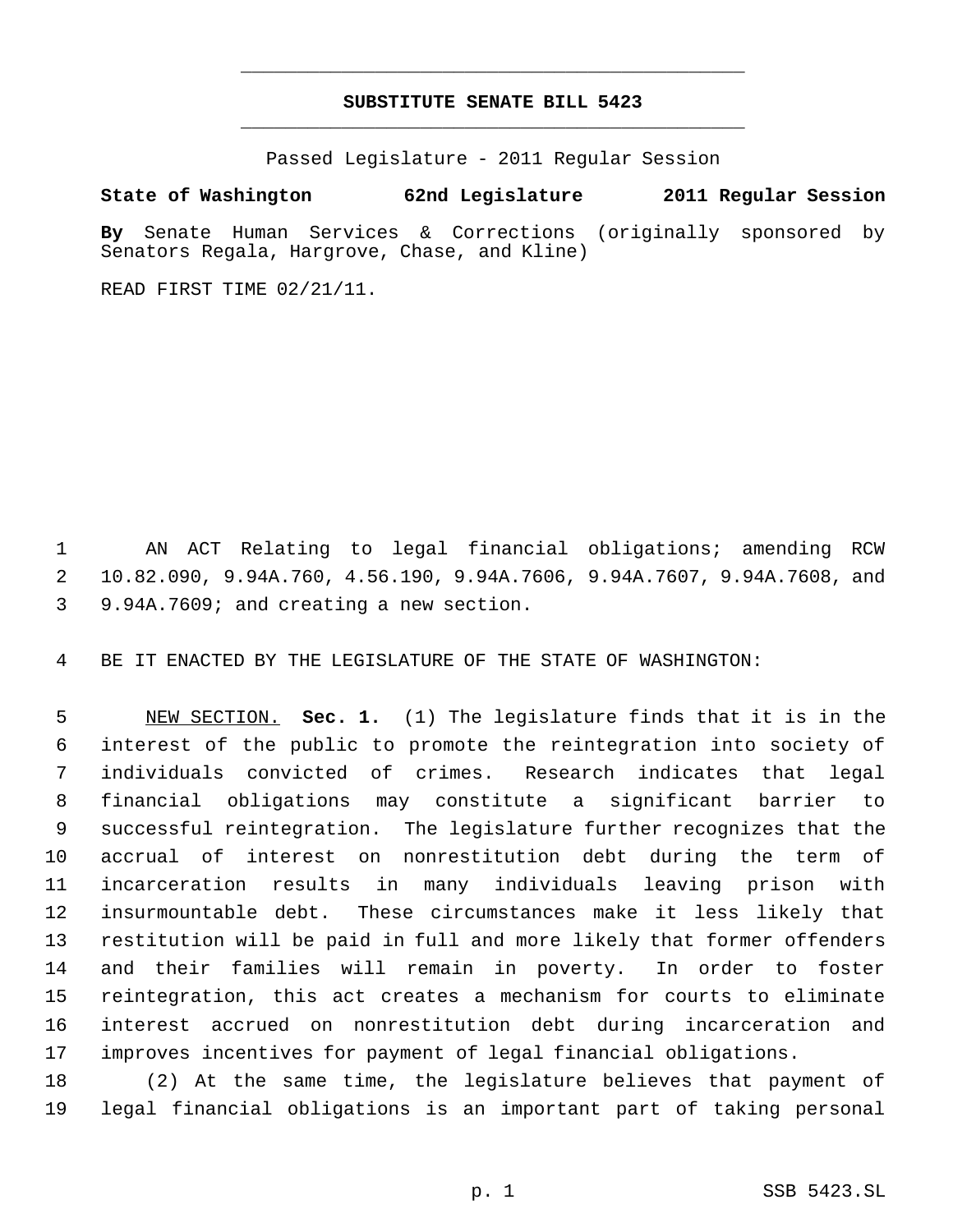responsibility for one's actions. The legislature therefore, supports the efforts of county clerks in taking collection action against those who do not make a good faith effort to pay.

 **Sec. 2.** RCW 10.82.090 and 2009 c 479 s 14 are each amended to read as follows:

 (1) Except as provided in subsection (2) of this section, financial obligations imposed in a judgment shall bear interest from the date of the judgment until payment, at the rate applicable to civil judgments. All nonrestitution interest retained by the court shall be split twenty-five percent to the state treasurer for deposit in the state general fund, twenty-five percent to the state treasurer for deposit in the judicial information system account as provided in RCW 2.68.020, twenty-five percent to the county current expense fund, and twenty-five percent to the county current expense fund to fund local courts.

 (2) The court may, on motion by the offender, following the offender's release from total confinement, reduce or waive the interest on legal financial obligations levied as a result of a criminal 18 conviction( $(-)$ ) as follows:

 (a) The court shall waive all interest on the portions of the legal financial obligations that are not restitution that accrued during the 21 term of total confinement for the conviction giving rise to the 22 financial obligations, provided the offender shows that the interest 23 creates a hardship for the offender or his or her immediate family;

 (b) The court may reduce interest on the restitution portion of the legal financial obligations only if the principal has been paid in full;

27 (c) The court may otherwise reduce or waive the interest ((only as 28 an incentive for the offender to meet his or her)) on the portions of 29 the legal financial obligations((- The court may not waive the interest on the restitution portion of the legal financial obligation 31 and may only reduce the interest on the restitution portion of the legal financial obligation if the principal of the restitution has been 33 paid in full.)) that are not restitution if the offender ((must)) shows 34 that he or she has personally made a good faith effort to pay( $(\tau)$ ) and 35 that the interest accrual is causing a significant hardship( $\sqrt{2}$ , and that he or she will be unable to pay the principal and interest in full and 37 that - reduction - or - waiver - of - the - interest - will - likely - enable - the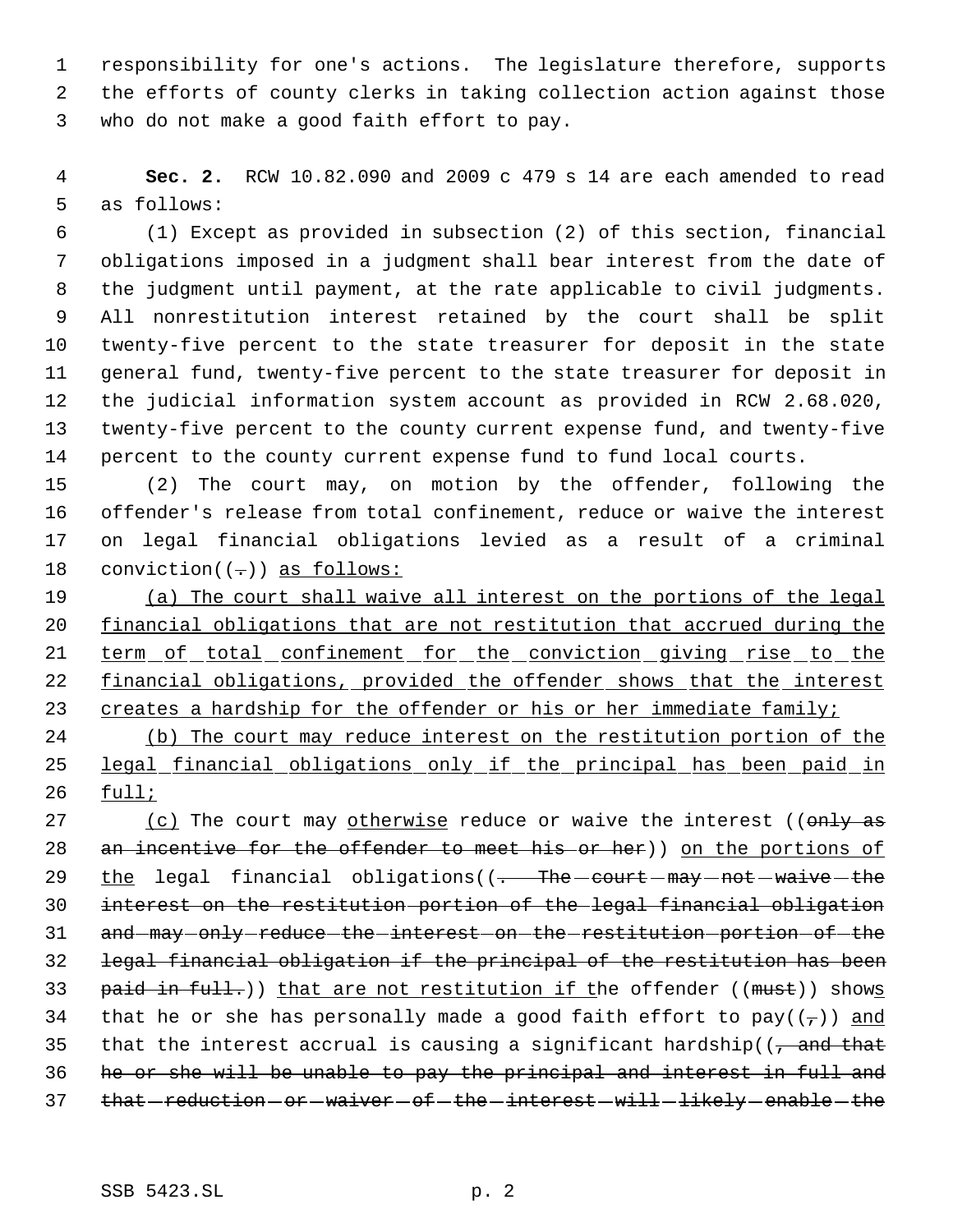1 offender  $-to$  pay  $-the$  - full - principal - and - any - remaining - interest 2 thereon)). For purposes of this section, "good faith effort" means 3 that the offender has either  $((a+))$  (i) paid the principal amount in 4 full; or  $((+b))$  (ii) made ((twenty-four consecutive)) at least fifteen 5 monthly payments within an eighteen-month period, excluding any 6 payments mandatorily deducted by the department of corrections( $(-\theta)$ 7 his - or - her - legal - financial - obligations - under - his - or - her - payment 8 agreement with the court));

9 (d) For purposes of (a) through (c) of this subsection, the court may reduce or waive interest on legal financial obligations only as an 11 <u>incentive for the offender to meet his or her legal financial</u> 12 obligations. The court may grant the motion, establish a payment schedule, and retain jurisdiction over the offender for purposes of reviewing and revising the reduction or waiver of interest.

 (3) This section applies to persons convicted as adults or 16 adjudicated in juvenile court.

 **Sec. 3.** RCW 9.94A.760 and 2008 c 231 s 35 are each amended to read as follows:

 (1) Whenever a person is convicted in superior court, the court may order the payment of a legal financial obligation as part of the sentence. The court must on either the judgment and sentence or on a subsequent order to pay, designate the total amount of a legal financial obligation and segregate this amount among the separate assessments made for restitution, costs, fines, and other assessments required by law. On the same order, the court is also to set a sum that the offender is required to pay on a monthly basis towards satisfying the legal financial obligation. If the court fails to set the offender monthly payment amount, the department shall set the amount if the department has active supervision of the offender, otherwise the county clerk shall set the amount. Upon receipt of an offender's monthly payment, restitution shall be paid prior to any payments of other monetary obligations. After restitution is satisfied, the county clerk shall distribute the payment proportionally among all other fines, costs, and assessments imposed, unless otherwise ordered by the court.

 (2) If the court determines that the offender, at the time of sentencing, has the means to pay for the cost of incarceration, the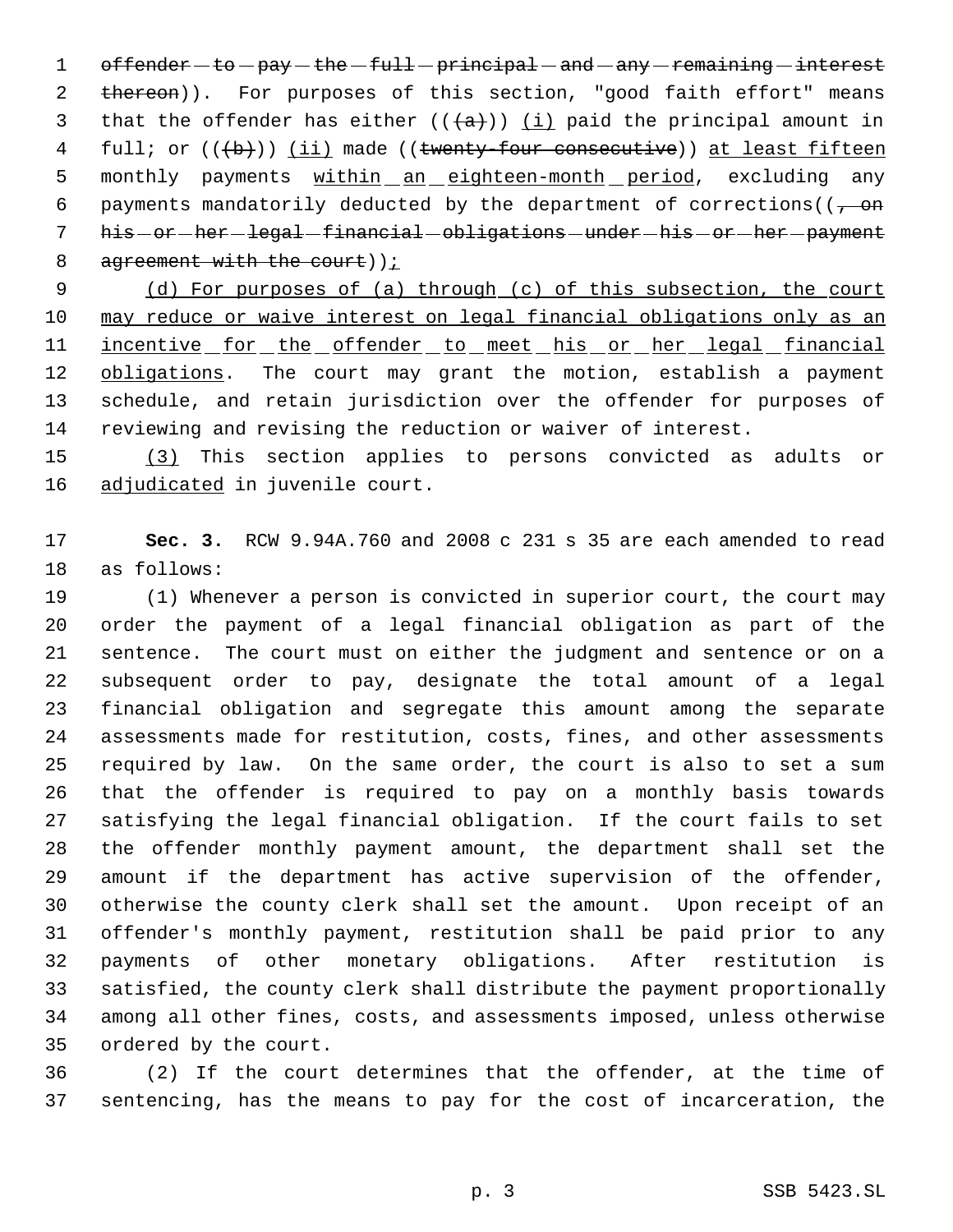court may require the offender to pay for the cost of incarceration at a rate of fifty dollars per day of incarceration, if incarcerated in a prison, or the court may require the offender to pay the actual cost of incarceration per day of incarceration, if incarcerated in a county jail. In no case may the court require the offender to pay more than one hundred dollars per day for the cost of incarceration. Payment of other court-ordered financial obligations, including all legal financial obligations and costs of supervision shall take precedence over the payment of the cost of incarceration ordered by the court. All funds recovered from offenders for the cost of incarceration in the county jail shall be remitted to the county and the costs of incarceration in a prison shall be remitted to the department.

 (3) The court may add to the judgment and sentence or subsequent order to pay a statement that a notice of payroll deduction is to be issued immediately. If the court chooses not to order the immediate issuance of a notice of payroll deduction at sentencing, the court shall add to the judgment and sentence or subsequent order to pay a statement that a notice of payroll deduction may be issued or other income-withholding action may be taken, without further notice to the offender if a monthly court-ordered legal financial obligation payment is not paid when due, and an amount equal to or greater than the amount payable for one month is owed.

 If a judgment and sentence or subsequent order to pay does not include the statement that a notice of payroll deduction may be issued or other income-withholding action may be taken if a monthly legal financial obligation payment is past due, the department or the county clerk may serve a notice on the offender stating such requirements and authorizations. Service shall be by personal service or any form of mail requiring a return receipt.

 (4) Independent of the department or the county clerk, the party or entity to whom the legal financial obligation is owed shall have the authority to use any other remedies available to the party or entity to collect the legal financial obligation. These remedies include enforcement in the same manner as a judgment in a civil action by the party or entity to whom the legal financial obligation is owed. Restitution collected through civil enforcement must be paid through the registry of the court and must be distributed proportionately according to each victim's loss when there is more than one victim.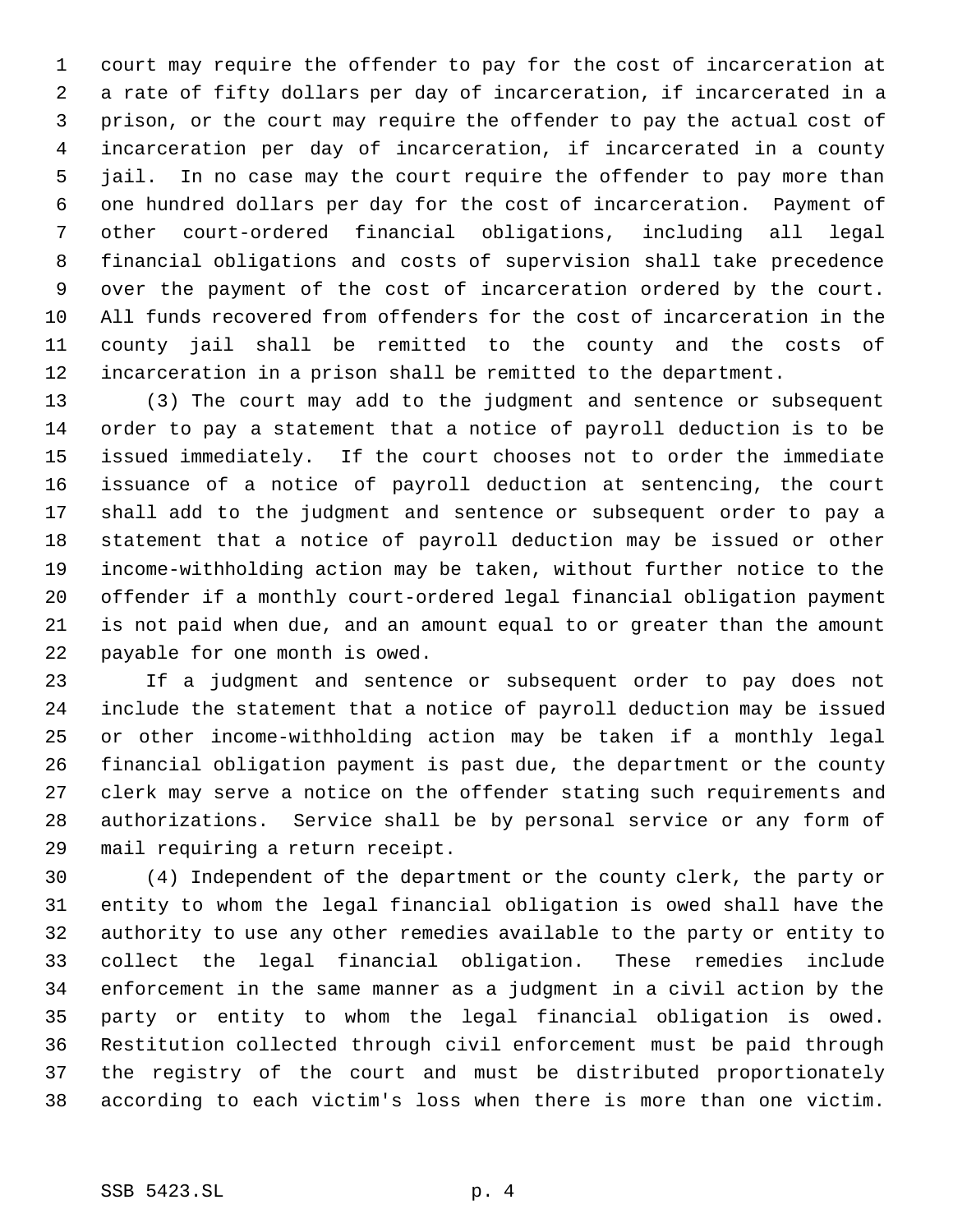The judgment and sentence shall identify the party or entity to whom restitution is owed so that the state, party, or entity may enforce the judgment. If restitution is ordered pursuant to RCW 9.94A.750(6) or 9.94A.753(6) to a victim of rape of a child or a victim's child born from the rape, the Washington state child support registry shall be identified as the party to whom payments must be made. Restitution obligations arising from the rape of a child in the first, second, or third degree that result in the pregnancy of the victim may be enforced for the time periods provided under RCW 9.94A.750(6) and 9.94A.753(6). All other legal financial obligations for an offense committed prior to July 1, 2000, may be enforced at any time during the ten-year period following the offender's release from total confinement or within ten years of entry of the judgment and sentence, whichever period ends later. Prior to the expiration of the initial ten-year period, the superior court may extend the criminal judgment an additional ten years for payment of legal financial obligations including crime victims' assessments. All other legal financial obligations for an offense committed on or after July 1, 2000, may be enforced at any time the offender remains under the court's jurisdiction. For an offense committed on or after July 1, 2000, the court shall retain jurisdiction over the offender, for purposes of the offender's compliance with payment of the legal financial obligations, until the obligation is completely satisfied, regardless of the statutory maximum for the crime. The department may only supervise the offender's compliance with payment of the legal financial obligations during any period in which the department is authorized to supervise the offender in the community under RCW 9.94A.728, 9.94A.501, or in which the offender is confined in a state correctional institution or a correctional facility pursuant to a transfer agreement with the department, and the department shall supervise the offender's compliance during any such period. The department is not responsible for supervision of the offender during any subsequent period of time the offender remains under the court's jurisdiction. The county clerk is authorized to collect unpaid legal financial obligations at any time the offender remains under the jurisdiction of the court for purposes of his or her legal financial obligations.

 (5) In order to assist the court in setting a monthly sum that the offender must pay during the period of supervision, the offender is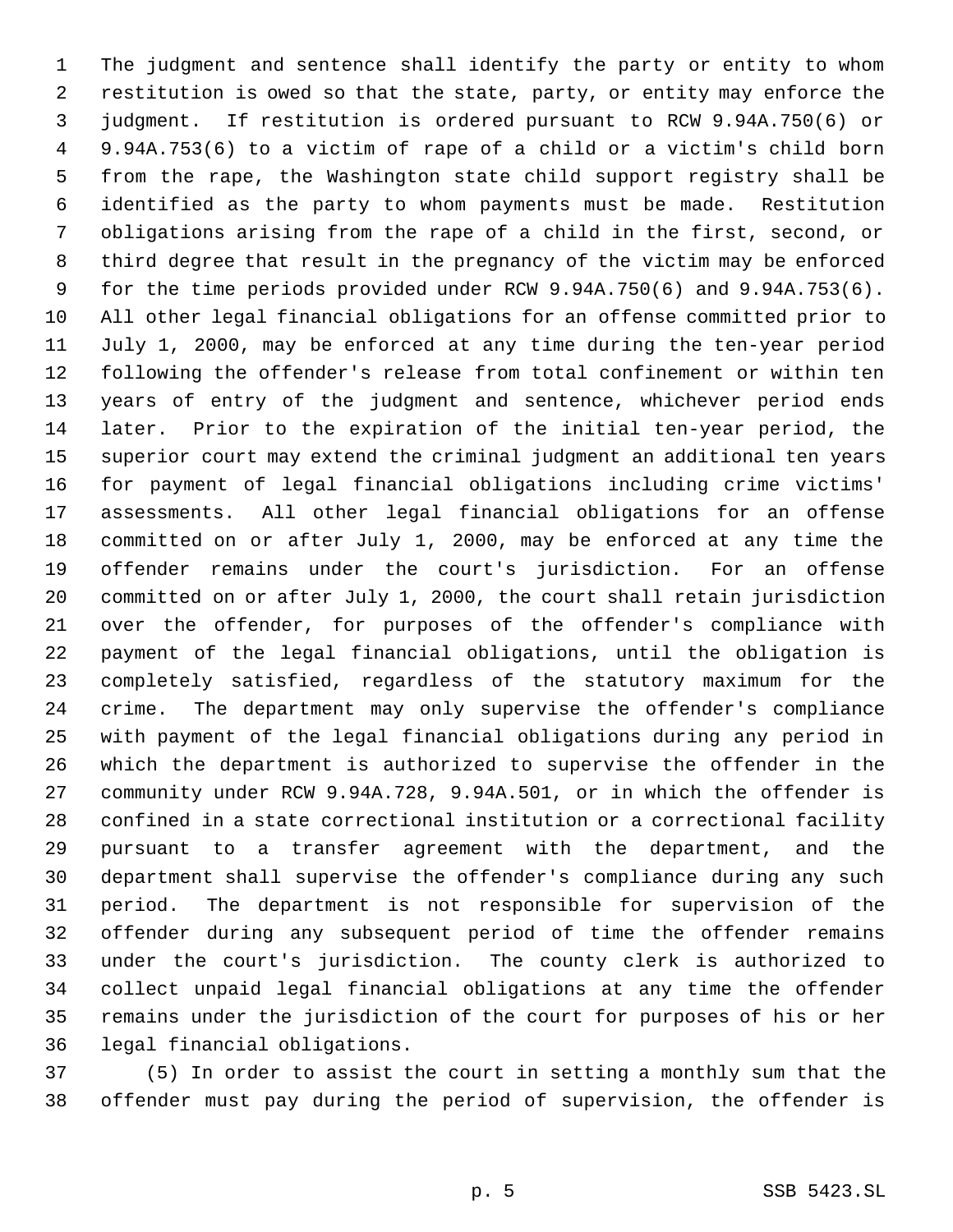required to report to the department for purposes of preparing a recommendation to the court. When reporting, the offender is required, under oath, to respond truthfully and honestly to all questions concerning present, past, and future earning capabilities and the location and nature of all property or financial assets. The offender is further required to bring all documents requested by the department.

 (6) After completing the investigation, the department shall make a report to the court on the amount of the monthly payment that the offender should be required to make towards a satisfied legal financial obligation.

 (7)(a) During the period of supervision, the department may make a recommendation to the court that the offender's monthly payment schedule be modified so as to reflect a change in financial circumstances. If the department sets the monthly payment amount, the department may modify the monthly payment amount without the matter being returned to the court. During the period of supervision, the department may require the offender to report to the department for the purposes of reviewing the appropriateness of the collection schedule for the legal financial obligation. During this reporting, the offender is required under oath to respond truthfully and honestly to all questions concerning earning capabilities and the location and nature of all property or financial assets. The offender shall bring all documents requested by the department in order to prepare the collection schedule.

 (b) Subsequent to any period of supervision, or if the department is not authorized to supervise the offender in the community, the county clerk may make a recommendation to the court that the offender's monthly payment schedule be modified so as to reflect a change in financial circumstances. If the county clerk sets the monthly payment amount, or if the department set the monthly payment amount and the department has subsequently turned the collection of the legal financial obligation over to the county clerk, the clerk may modify the monthly payment amount without the matter being returned to the court. During the period of repayment, the county clerk may require the offender to report to the clerk for the purpose of reviewing the appropriateness of the collection schedule for the legal financial obligation. During this reporting, the offender is required under oath to respond truthfully and honestly to all questions concerning earning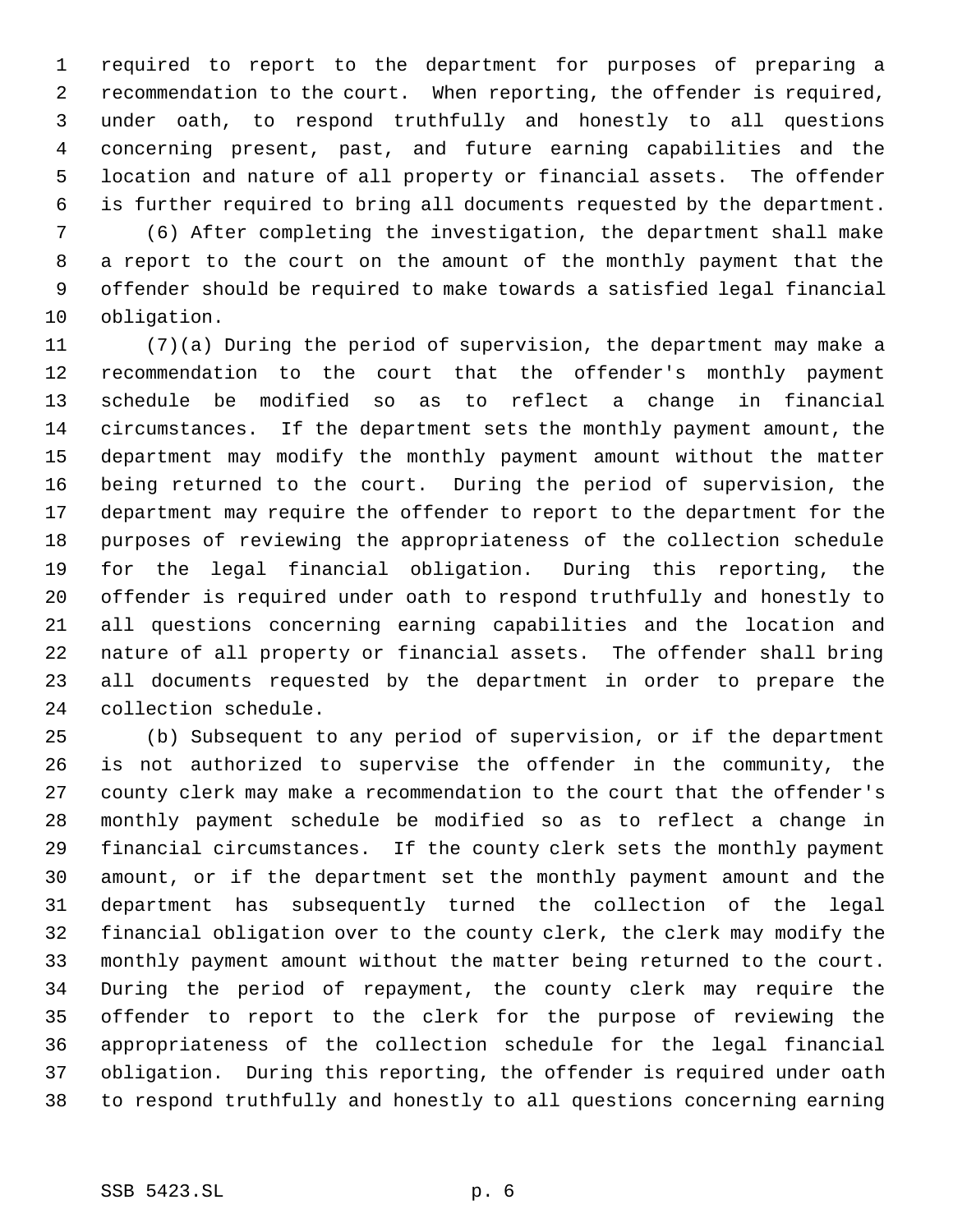capabilities and the location and nature of all property or financial assets. The offender shall bring all documents requested by the county clerk in order to prepare the collection schedule.

 (8) After the judgment and sentence or payment order is entered, the department is authorized, for any period of supervision, to collect the legal financial obligation from the offender. Subsequent to any period of supervision or, if the department is not authorized to supervise the offender in the community, the county clerk is authorized to collect unpaid legal financial obligations from the offender. Any amount collected by the department shall be remitted daily to the county clerk for the purpose of disbursements. The department and the county clerks are authorized, but not required, to accept credit cards as payment for a legal financial obligation, and any costs incurred related to accepting credit card payments shall be the responsibility of the offender.

 (9) The department or any obligee of the legal financial obligation may seek a mandatory wage assignment for the purposes of obtaining satisfaction for the legal financial obligation pursuant to RCW 9.94A.7701. Any party obtaining a wage assignment shall notify the county clerk. The county clerks shall notify the department, or the administrative office of the courts, whichever is providing the monthly billing for the offender.

 (10) The requirement that the offender pay a monthly sum towards a legal financial obligation constitutes a condition or requirement of a sentence and the offender is subject to the penalties for noncompliance as provided in RCW 9.94B.040, 9.94A.737, or 9.94A.740.

 $(11)(a)$   $($  Until  $-\text{January} - 1, -2004, -$  the  $-\text{department} - \text{shall} - \text{mail}$  individualized monthly billings to the address known by the department for each offender with an unsatisfied legal financial obligation.

 $(b)$  Beginning January 1, 2004,)) The administrative office of the courts shall mail individualized ((monthly)) periodic billings to the address known by the office for each offender with an unsatisfied legal financial obligation.

34 ( $(\langle e \rangle)$ ) (b) The billing shall direct payments, other than outstanding cost of supervision assessments under RCW 9.94A.780, parole assessments under RCW 72.04A.120, and cost of probation assessments under RCW 9.95.214, to the county clerk, and cost of supervision, parole, or probation assessments to the department.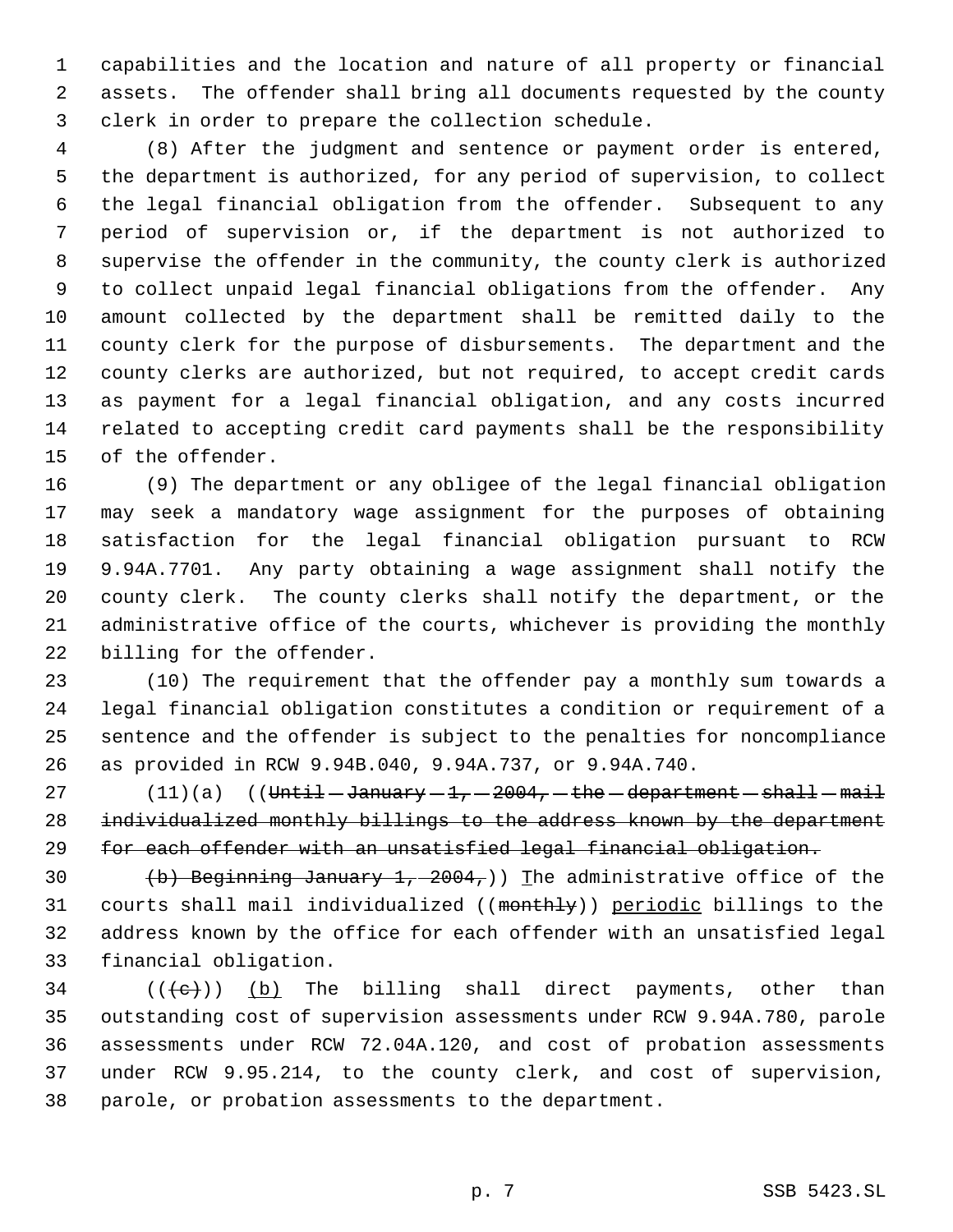1  $((\{d\})\)$   $(c)$  The county clerk shall provide the administrative office of the courts with notice of payments by such offenders no less frequently than weekly.

 (( $\left(\frac{1}{e}\right)$ ) (d) The county clerks, the administrative office of the courts, and the department shall maintain agreements to implement this subsection.

 (12) The department shall arrange for the collection of unpaid legal financial obligations during any period of supervision in the community through the county clerk. The department shall either collect unpaid legal financial obligations or arrange for collections through another entity if the clerk does not assume responsibility or is unable to continue to assume responsibility for collection pursuant to subsection (4) of this section. The costs for collection services shall be paid by the offender.

 (13) The county clerk may access the records of the employment security department for the purposes of verifying employment or income, seeking any assignment of wages, or performing other duties necessary to the collection of an offender's legal financial obligations.

 (14) Nothing in this chapter makes the department, the state, the counties, or any state or county employees, agents, or other persons acting on their behalf liable under any circumstances for the payment of these legal financial obligations or for the acts of any offender who is no longer, or was not, subject to supervision by the department for a term of community custody, and who remains under the jurisdiction of the court for payment of legal financial obligations.

 **Sec. 4.** RCW 4.56.190 and 1994 c 189 s 3 are each amended to read as follows:

 The real estate of any judgment debtor, and such as the judgment debtor may acquire, not exempt by law, shall be held and bound to satisfy any judgment of the district court of the United States rendered in this state and any judgment of the supreme court, court of appeals, superior court, or district court of this state, and every such judgment shall be a lien thereupon to commence as provided in RCW 4.56.200 and to run for a period of not to exceed ten years from the day on which such judgment was entered unless the ten-year period is 36 extended in accordance with RCW 6.17.020(3), or unless the judgment 37 results from a criminal sentence for a crime that was committed on or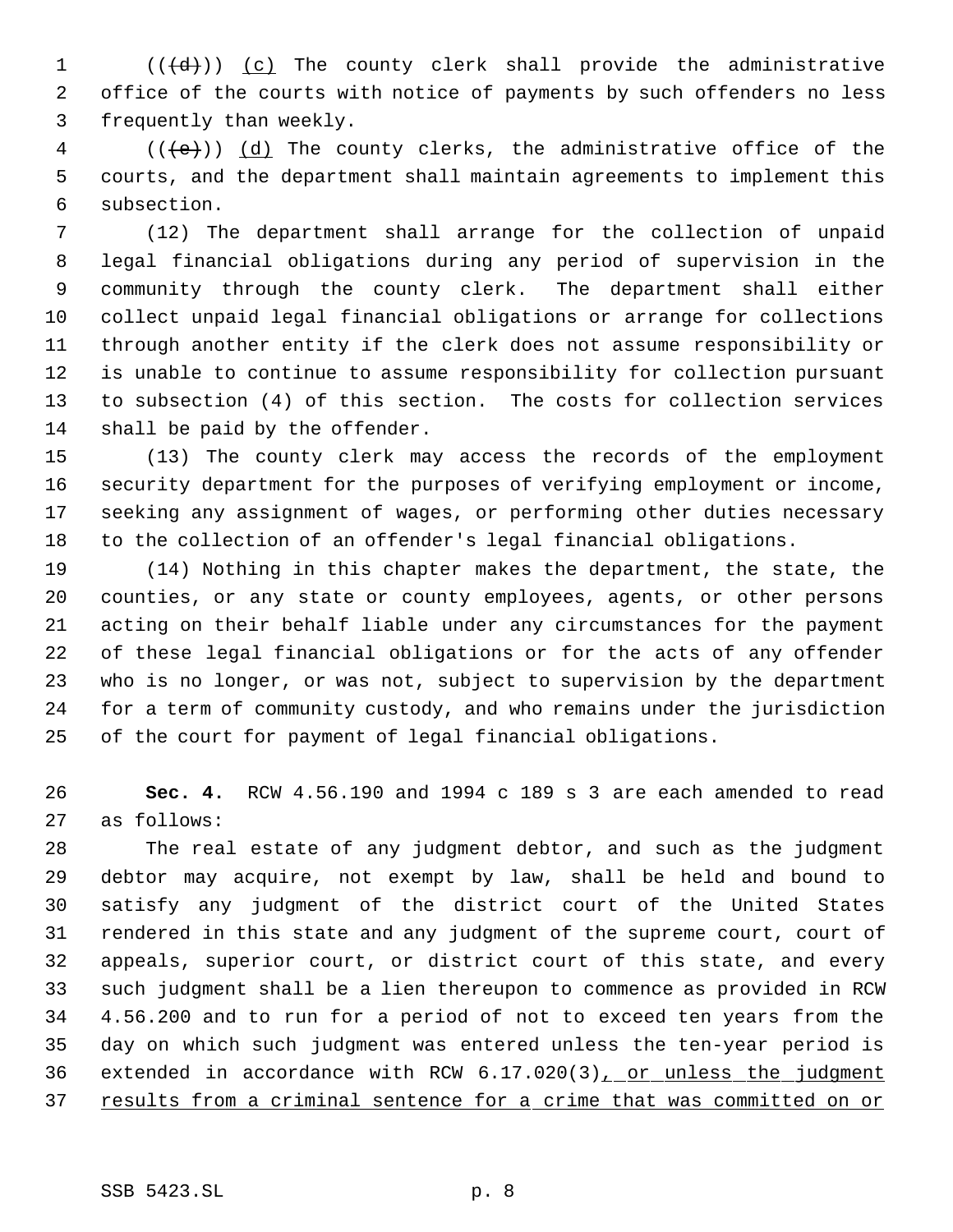after July 1, 2000, in which case the lien will remain in effect until 2 the judgment is fully satisfied. As used in this chapter, real estate shall not include the vendor's interest under a real estate contract for judgments rendered after August 23, 1983. If a judgment debtor owns real estate, subject to execution, jointly or in common with any other person, the judgment shall be a lien on the interest of the defendant only.

 Personal property of the judgment debtor shall be held only from the time it is actually levied upon.

 **Sec. 5.** RCW 9.94A.7606 and 1991 c 93 s 7 are each amended to read as follows:

12 (1) The department or county clerk may issue to any person or entity, except to the department, an order to withhold and deliver property of any kind, including but not restricted to, earnings that 15 are due, owing, or belonging to the offender, if the department or 16 county clerk has reason to believe that there is in the possession of such person or entity, property that is due, owing, or belonging to the offender. Such order to withhold and deliver may be issued when a court-ordered legal financial obligation payment is past due:

 (a) If an offender's judgment and sentence or a subsequent order to pay includes a statement that other income-withholding action under this chapter may be taken without further notice to the offender.

 (b) If a judgment and sentence or a subsequent order to pay does not include the statement that other income-withholding action under this chapter may be taken without further notice to the offender but 26 the department or county clerk has served a notice on the offender stating such requirements and authorizations. The service shall have been made by personal service or any form of mail requiring a return receipt.

(2) The order to withhold and deliver shall:

 (a) Include the amount of the court-ordered legal financial obligation;

 (b) Contain a summary of moneys that may be exempt from the order to withhold and deliver and a summary of the civil liability upon failure to comply with the order; and

 (c) Be served by personal service or by any form of mail requiring a return receipt.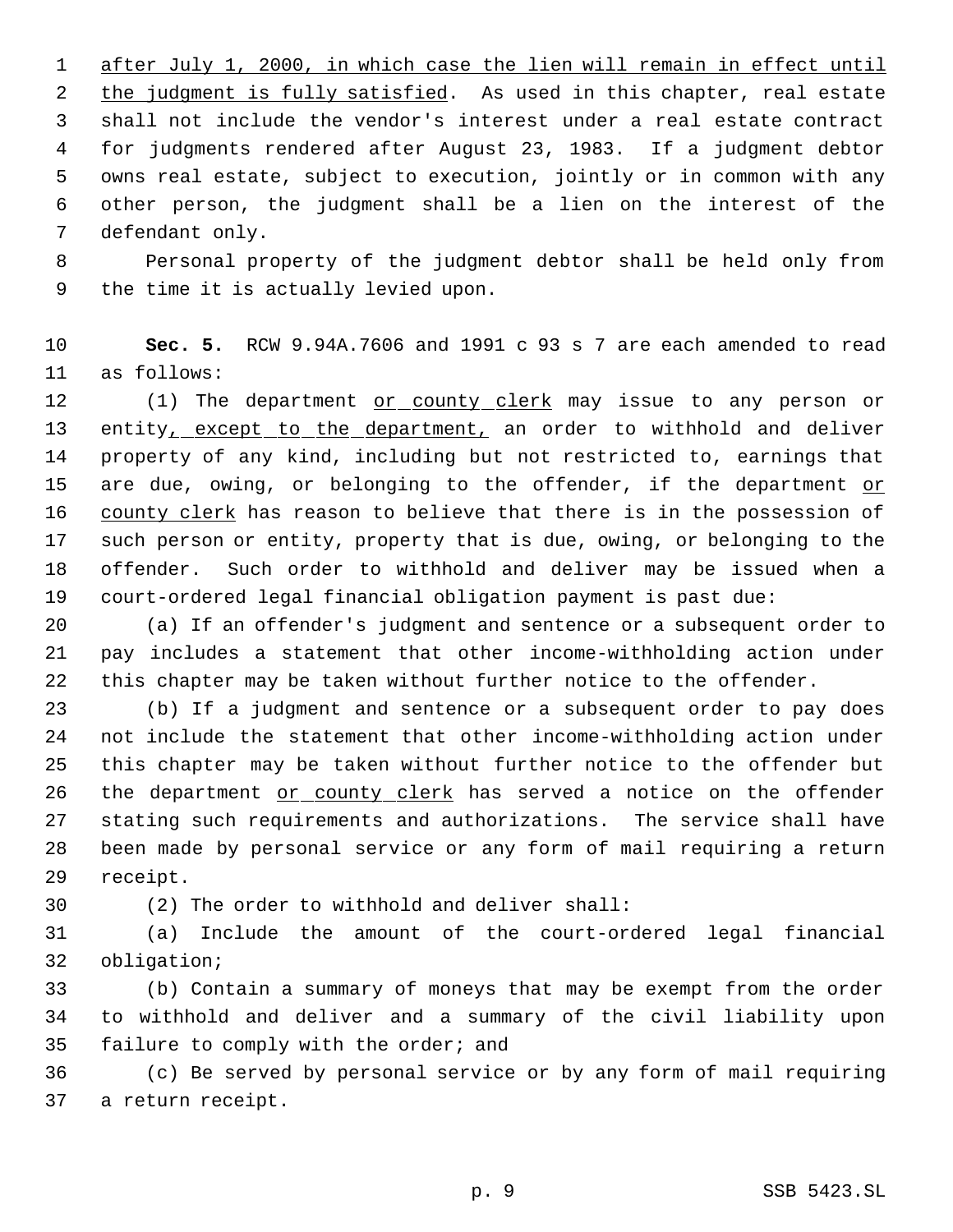1 (3) The department <u>or county clerk</u> shall also, on or before the date of service of the order to withhold and deliver, mail or cause to be mailed by any form of mail requiring a return receipt, a copy of the order to withhold and deliver to the offender at the offender's last known post office address, or, in the alternative, a copy of the order shall be personally served on the offender on or before the date of service of the order or within two days thereafter. The copy of the order shall be mailed or served together with an explanation of the right to petition for judicial review. If the copy is not mailed or served as this section provides, or if any irregularity appears with respect to the mailing or service, the superior court, in its discretion on motion of the offender promptly made and supported by affidavit showing that the offender has suffered substantial injury due to the failure to mail the copy, may set aside the order to withhold and deliver.

 **Sec. 6.** RCW 9.94A.7607 and 1991 c 93 s 8 are each amended to read as follows:

 (1) A person or entity upon whom service has been made is hereby required to:

 (a) Answer the order to withhold and deliver within twenty days, exclusive of the day of service, under oath and in writing, and shall make true answers to the matters inquired of in the order; and

 (b) Provide further and additional answers when requested by the department or county clerk.

 (2) Any person or entity in possession of any property that may be subject to the order to withhold and deliver shall:

 (a)(i) Immediately withhold such property upon receipt of the order to withhold and deliver;

 (ii) Deliver the property to the appropriate clerk of the court as soon as the twenty-day answer period expires;

 (iii) Continue to withhold earnings payable to the offender at each succeeding disbursement interval and deliver amounts withheld from earnings to the appropriate clerk of the court within ten days of the date earnings are payable to the offender;

 (iv) Inform the department or county clerk of the date the amounts were withheld as requested under this section; or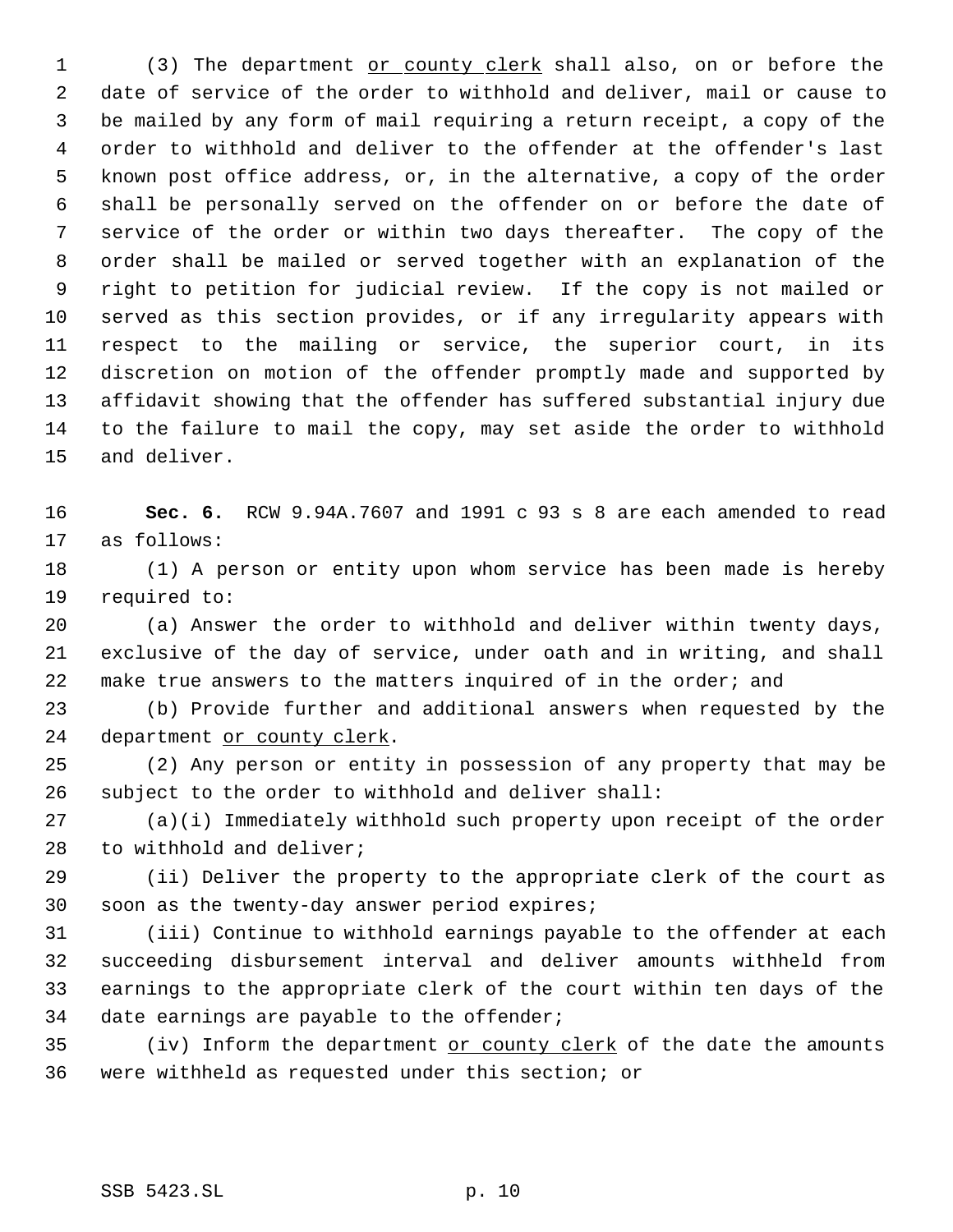(b) Furnish the appropriate clerk of the court a good and sufficient bond, satisfactory to the clerk, conditioned upon final determination of liability.

 (3) Where money is due and owing under any contract of employment, 5 expressed or implied, <u>or other employment arrangement</u>, or is held by any person or entity subject to withdrawal by the offender, the money shall be delivered by remittance payable to the order of the appropriate clerk of the court.

 (4) Delivery to the appropriate clerk of the court of the money or other property held or claimed shall satisfy the requirement and serve as full acquittance of the order to withhold and deliver.

 (5) The person or entity required to withhold and deliver the earnings of a debtor under this action may deduct a processing fee from the remainder of the offender's earnings, even if the remainder would otherwise be exempt under RCW 9.94A.761. The processing fee may not exceed:

 (a) Ten dollars for the first disbursement to the appropriate clerk 18 of the court; and

(b) One dollar for each subsequent disbursement.

 (6) A person or entity shall be liable to the obligee in an amount equal to one hundred percent of the value of the court-ordered legal financial obligation that is the basis of the order to withhold and deliver, or the amount that should have been withheld, whichever amount is less, together with costs, interest, and reasonable attorneys' fees if that person or entity fails or refuses to deliver property under the order.

27 The department or county clerk is authorized to issue a notice of debt pursuant to and to take appropriate action to collect the debt under this chapter if a judgment has been entered as the result of an action by the court against a person or entity based on a violation of this section.

 (7) Persons or entities delivering money or property to the appropriate clerk of the court under this chapter shall not be held liable for wrongful delivery.

 (8) Persons or entities withholding money or property under this chapter shall not be held liable for wrongful withholding.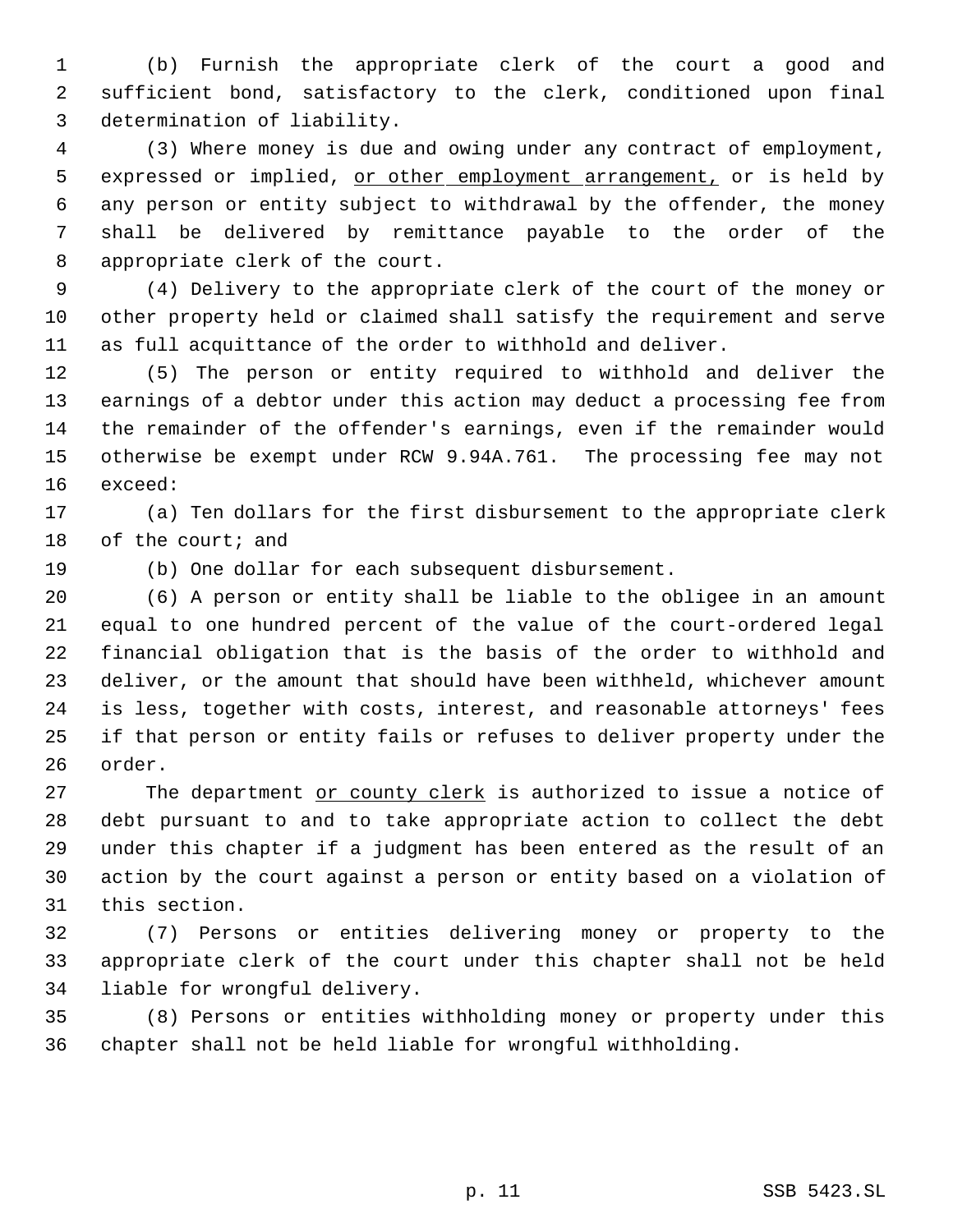**Sec. 7.** RCW 9.94A.7608 and 1991 c 93 s 9 are each amended to read as follows:

 An order to withhold and deliver or any other income-withholding action authorized by this chapter may be served on the main office of a bank, savings and loan association, or credit union or on a branch office of the financial institution. Service on the main office shall be effective to attach the deposits of an offender in the financial institution and compensation payable for personal services due the offender from the financial institution. Service on a branch office shall be effective to attach the deposits, accounts, credits, or other personal property of the offender, excluding compensation payable for personal services, in the possession or control of the particular branch served.

 Notwithstanding any other provision of RCW 9.94A.760 and 9.94A.7601 15 through 9.94A.761, if the department or county clerk initiates collection action against a joint bank account, with or without the right of survivorship, or any other funds which are subject to the community property laws of this state, notice shall be given to all affected parties that the account or funds are subject to potential withholding. Such notice shall be by first-class mail, return receipt required, or by personal service and be given at least twenty calendar days before withholding is made. Upon receipt of such notice, the nonobligated person shall have ten calendar days to file a petition 24 with the department or the superior court contesting the withholding of 25 his or her interest in the account or funds. The department or county 26 clerk shall provide notice of the right of the filing of the petition with the notice provided in this paragraph. If the petition is not 28 filed within the period provided for herein, the department or county 29 clerk is authorized to proceed with the collection action.

 **Sec. 8.** RCW 9.94A.7609 and 1991 c 93 s 10 are each amended to read as follows:

32 (1) The department or county clerk may issue a notice of debt in order to enforce and collect a court-ordered legal financial obligation debt through either a notice of payroll deduction or an order to withhold and deliver.

(2) The notice of debt may be personally served upon the offender